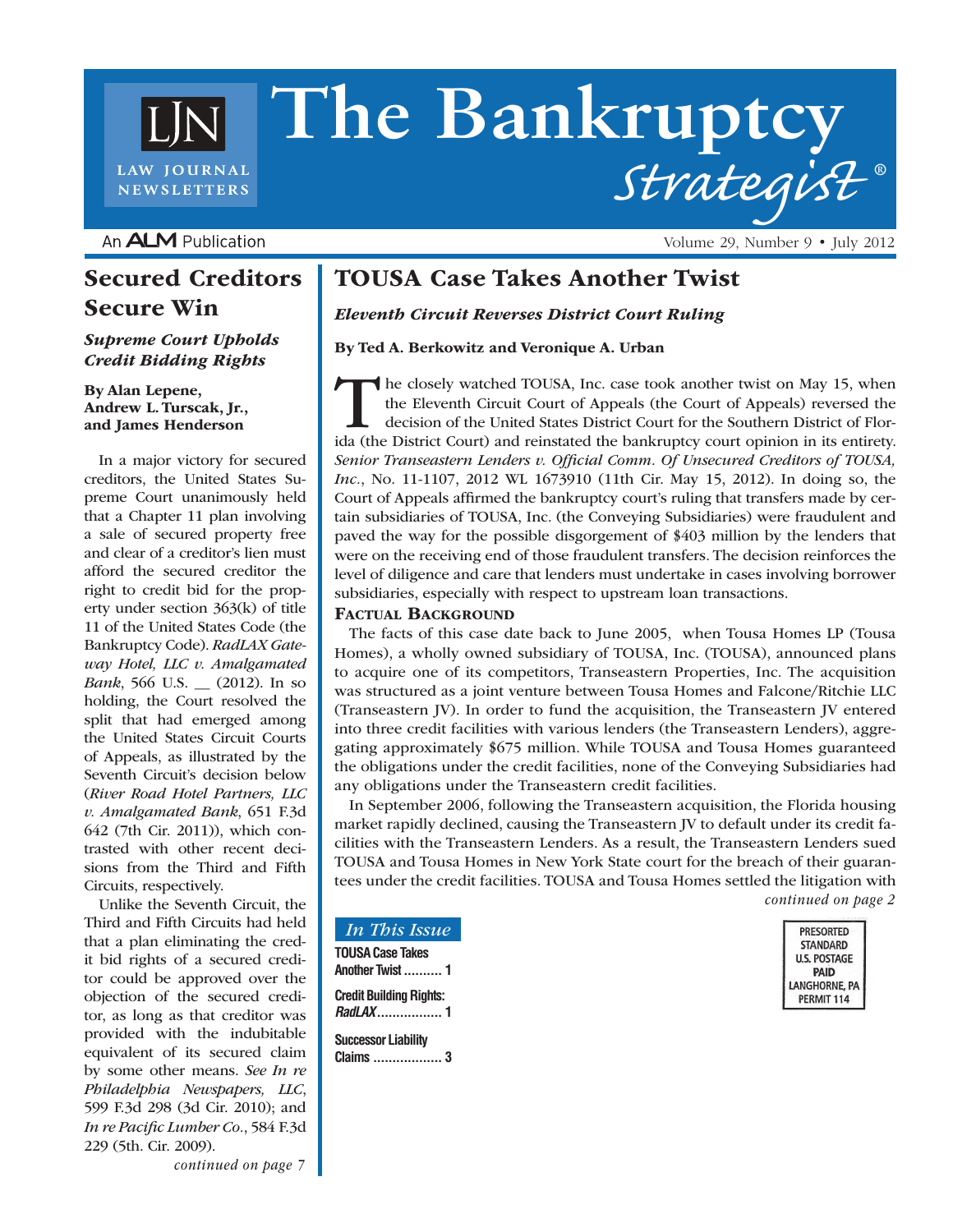## *TOUSA*

#### *continued from page 1*

the Transeastern Lenders for approximately \$421 million, among other reasons, to avoid having an adverse judgment filed against TOUSA in excess of \$10 million, which would have triggered a cross-default under certain of its bond indentures and a revolving credit facility for which the Conveying Subsidiaries served as guarantors.

In July 2007, in order in part to fund the settlement with the Transeastern Lenders, TOUSA entered into new secured credit facilities with various lenders (the New Lenders), aggregating approximately \$476 million. As a condition for obtaining the new loans, the Conveying Subsidiaries pledged their assets as collateral for the new loans even though they were not a party to the litigation and were not going to receive any of the new loan proceeds. The New Lenders transferred the proceeds of the new loans to Universal Land Title, Inc. (ULT), a TOUSA subsidiary, which in turn immediately transferred approximately \$426 million of the new loan proceeds to the Transeastern Lenders as expressly directed in the new loan documentation.

On Jan. 29, 2008, TOUSA, Tousa Homes and the Conveying Subsidiaries, among other TOUSA affiliates, filed for relief (the TOUSA Bankruptcy Cases) under Chapter 11 of the United States Code (the Bankruptcy Code) in the United States Bankruptcy Court for the Southern District of Florida (the Bankruptcy Court).

#### **COMMITTEE COMMENCES** Adversary Proceeding

On July 14, 2008, the Official Committee of Unsecured Creditors in the

Ted A. Berkowitz, a member of this newsletter's Board of Editors, is a partner in the Bankruptcy & Creditors' Rights practice group of Farrell Fritz, P.C. Veronique A. Urban is an associate in the same group. The authors may be contacted at tberkow itz@farrellfritz.com and at vurban@ farrellfritz.com, respectively.

TOUSA Bankruptcy Cases (the Committee) filed an adversary proceeding in which it sought, in relevant part, to: 1) avoid, under §§ 544 and 548 of the Bankruptcy Code, the lien transfers made by the Conveying Subsidiaries to the New Lenders; 2) avoid, under §§ 544 and 548 of the Bankruptcy Code, the transfer of the new loan proceeds from ULT to the Transeastern Lenders; and 3) recover the value of the lien transfers and the proceeds transfer from the Transeastern Lenders under § 550 of the Bankruptcy Code on the basis that the Transeastern Lenders were the direct transferees of the proceeds of the new loans and were entities for whose benefit the liens were transferred by the Conveying Subsidiaries.

Sections 544 and 548 of the Bankruptcy Code allow a trustee to avoid a transfer of "an interest of the debtor in property" or "obligation incurred by the debtor" that was: 1) made for "less than reasonably equivalent value"; and 2) made while the debtor was insolvent or had unreasonably small capital at the time of the transaction or as a result of the transaction. 11 U.S.C. § 548. In its Complaint, the Committee argued that the Conveying Subsidiaries did not receive reasonably equivalent value in exchange for either the transfer of their liens or the proceeds transfer. In addition, the Committee alleged that, as a result of the transfers, the Conveying Subsidiaries were either insolvent or rendered insolvent, left with unreasonably small capital or became unable to pay their debts as they were to come due.

Section 550(a)(1) of the Bankruptcy Code allows a trustee to recover an avoided transfer from: 1) the initial transferee; 2) the entity for whose benefit such transfer was made; or 3) a subsequent transferee. 11 U.S.C. § 550(a)(1). In this case, the loan proceeds were received by ULT, but as required under the documentation, were immediate transferred to the Transeastern Lenders. In addition, although the lien transfers were made by the Conveying Subsidiaries to the *continued on page 5*

# **The Bankruptcy**  *Strategist ®*

| EDITOR-IN-CHIEF  Adam J. Schlagman                                                                         |                                                        |
|------------------------------------------------------------------------------------------------------------|--------------------------------------------------------|
| EDITORIAL DIRECTOR  Wendy Kaplan Stavinoha                                                                 |                                                        |
| MARKETING DIRECTOR Jeannine Kennedy                                                                        |                                                        |
| GRAPHIC DESIGNER Amy Martin                                                                                |                                                        |
| <b>BOARD OF EDITORS</b>                                                                                    |                                                        |
| WILLIAM R. BALDIGA. Brown Rudnick LLP                                                                      |                                                        |
|                                                                                                            | New York                                               |
| TED A. BERKOWITZ Farrell Fritz, P.C.                                                                       |                                                        |
|                                                                                                            | Uniondale, NY                                          |
|                                                                                                            | MICHAEL A. BLOOM Morgan, Lewis & Bockius LLP           |
|                                                                                                            | Philadelphia                                           |
|                                                                                                            | MICHAEL L. COOK Schulte, Roth & Zabel LLP<br>New York  |
| MARK G. DOUGLAS JonesDay                                                                                   |                                                        |
|                                                                                                            | New York                                               |
| ROBERT W. DREMLUK Seyfarth Shaw LLP                                                                        |                                                        |
|                                                                                                            | New York                                               |
|                                                                                                            | ROBERT M. FISHMAN. Shaw Gussis Fishman Glantz          |
|                                                                                                            | Chicago                                                |
|                                                                                                            | ADAM H. FRIEDMAN Olshan, Grundman, Frome,              |
|                                                                                                            | Rosenzweig & Wolosky LLP<br>New York                   |
|                                                                                                            | JEFF J. FRIEDMAN Katten Muchin Rosenman LLP            |
|                                                                                                            | New York                                               |
| DION W. HAYES McGuireWoods LLP                                                                             |                                                        |
|                                                                                                            | Richmond, VA                                           |
|                                                                                                            | JOEL H. LEVITIN Cahill Gordon & Reindel LLP            |
|                                                                                                            | New York                                               |
|                                                                                                            | DANIEL A. LOWENTHAL  Patterson Bellknap Webb &         |
|                                                                                                            | Tyler LLP<br>New York                                  |
| JEFF J. MARWIL Proskauer Rose LLP                                                                          |                                                        |
|                                                                                                            | Chicago                                                |
|                                                                                                            | HARVEY R. MILLER. Weil, Gotshal & Manges LLP           |
|                                                                                                            | New York                                               |
| DANIEL R. MURRAY Jenner & Block                                                                            |                                                        |
|                                                                                                            | Chicago                                                |
|                                                                                                            | TODD L. PADNOS  Sheppard Mullin Richter &              |
|                                                                                                            | Hampton LLP<br>San Francisco                           |
|                                                                                                            | ADAM C. ROGOFF  Kramer Levin Naftalis &                |
|                                                                                                            | Frankel LLP                                            |
|                                                                                                            | New York                                               |
|                                                                                                            | ADAM L. ROSEN Silverman Acampora LLP                   |
|                                                                                                            | Jericho, NY                                            |
|                                                                                                            | PAUL RUBIN Herrick, Feinstein LLP                      |
| MICHAEL J. SAGE Dechert LLP                                                                                | New York                                               |
|                                                                                                            | New York                                               |
|                                                                                                            | ERIC E. SAGERMAN  Winston & Strawn LLP                 |
|                                                                                                            | Los Angeles                                            |
|                                                                                                            | JEFFERY L. SCHWARTZ Hahn & Hessen, LLP                 |
|                                                                                                            | New York                                               |
|                                                                                                            | RUSSELL C. SILBERGLIED Richards, Layton & Finger, P.A. |
| JACK L. SMITH Holland & Hart LLP                                                                           | Wilmington, DE                                         |
|                                                                                                            | Denver                                                 |
|                                                                                                            | STEVEN B. SMITH Edwards Wildman Palmer LLP             |
|                                                                                                            | New York                                               |
| BENNETT SPIEGEL Jones Day                                                                                  |                                                        |
|                                                                                                            | Los Angeles                                            |
| JAMES H.M. SPRAYREGEN Kirkland & Ellis LLP                                                                 |                                                        |
|                                                                                                            | Chicago                                                |
| GRANT T. STEIN Alston & Bird                                                                               | Atlanta                                                |
| AMY M. TONTI Reed Smith LLP                                                                                |                                                        |
|                                                                                                            | Pittsburgh, PA                                         |
|                                                                                                            |                                                        |
| The Bankruptcy Strategist® (ISSN 0747-8917) is published by                                                |                                                        |
| Law Journal Newsletters, a division of ALM. <sup>®</sup> 2012 ALM Media, LLC.                              |                                                        |
| All rights reserved. No reproduction of any portion of this<br>issue is allowed without written permission |                                                        |
| from the publisher. Telephone: (877) 256-2472                                                              |                                                        |
| Editorial e-mail: wampolsk@alm.com                                                                         |                                                        |
| Circulation e-mail: customercare@alm.com                                                                   |                                                        |
| Reprints: www.almreprints.com                                                                              |                                                        |

**POSTMASTER: Send address changes to: ALM**

**120 Broadway, New York, NY 10271**

*Published Monthly by:* **Law Journal Newsletters 1617 JFK Boulevard, Suite 1750, Philadelphia, PA 19103 www.ljnonline.com**

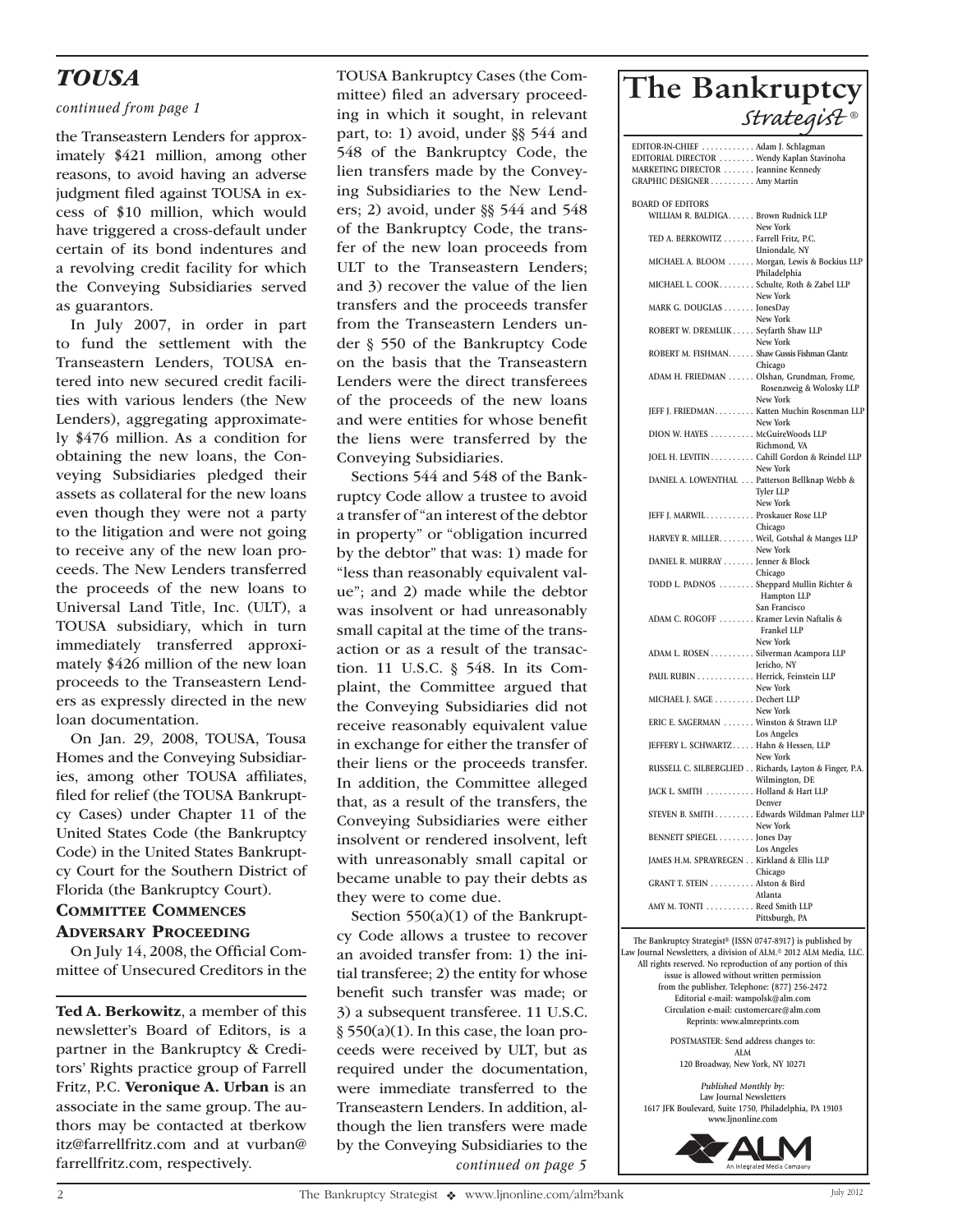## *In re Grumman*

### *S.D.N.Y. Limits Scope of § 363 Sale Against Successor Liability Claims*

#### By Jeff J. Friedman and James N. Truitt

A recent decision by the United States District Court for the Southern District of New York explores the tension between the duty to maximize the value of the estate in bankruptcy and the due process rights afforded to future claimants in the context of a sale under § 363 of the Bankruptcy Code. In *Morgan Olson L.L.C. v. Frederico* (*In re Grumman Olson Indus., Inc.*), 2012 WL 1038672 (S.D.N.Y. March 29, 2012), the U.S. District Court affirmed the bankruptcy court's ruling that a § 363 sale order purporting to extinguish all claims for successor liability could not be enforced to enjoin a state law successor liability claim brought by claimants who, at the time of the sale, had not yet been injured and who had no way of knowing that such claims would arise. By limiting the reach of the § 363 sale order, the court held the due process rights of future claimants outweighed the benefit to the bankruptcy estate and potential increase in value that a more broadly read § 363 sale order might confer.

### Asset Sales Pursuant to SECTION 363

Section 363(b) of the Bankruptcy Code provides a debtor-in-possession or trustee with the power to sell property of a debtor's estate outside the ordinary course of business, and in conjunction with  $\S$  363(f), "free and clear of any interest" in property subject to the sale. A § 363 sale frequently plays a critical role in a liquidation or reorganization, as it provides a debtor-in-possession or trustee with the ability to dispose

Jeff J. Friedman is a partner and James N. Truitt is an associate in the Bankruptcy and Creditors' Rights Practice Group at Katten Muchin Rosenman LLP in New of property in a manner that may increase the value of such property by extending "free and clear" protections to third party purchasers. Although § 363 sales are widely used, courts continue to struggle with the applicability of the "free and clear of any interest" language of § 363(f), especially as it applies against future claims, including future successor liability claims against a purchaser.

In applying  $\S$  363(f), courts have differed in their approach to the interpretation of what constitutes an "interest in property." The phrase is not defined in the Bankruptcy Code, nor does the relevant legislative history provide helpful guidance as to how broadly a court should construe the word "interest." Given this lack of clarity, a minority of courts have declined to extend "interest in property" beyond in rem interests, such as preexisting security interests and other liens attaching to the sale property, which are then extinguished pursuant to the § 363 sale order, with liens attaching to the proceeds of sale. A majority of courts more broadly apply "interest in property" to include *in personam* interests, such as certain tort claims, including product liability claims arising against a debtor that could be asserted against a purchaser under a state law successor liability doctrine.

Yet, even where courts agree that § 363(f) should be broadly construed to include successor liability claims generally, problems arise where such claims are based upon certain tort actions that implicate an overriding federal interest (*i.e.*, environmental claims), or where, as in *Grumman*, the potential successor liability arose well after the closing of the § 363 sale, the so-called "future claim." Indeed, these future claims challenge courts, such as the court in *Grumman*, to clarify whether: 1) a "future claim" constitutes an "interest in property" pursuant to  $\S$  363(f); and 2) conventional notice provisions can satisfy the due process rights of a future claimant.

#### *In re Grumman Olson Industries, Inc.*

On Dec. 9, 2002, Grumman Olson Industries, Inc. (the Debtor) filed for York City. *continued on page 4*

Chapter 11 relief in the United States Bankruptcy Court for the Southern District of New York. The Debtor was an automotive manufacturer, specializing in the design and manufacture of truck body parts. On July 1, 2003, the bankruptcy court issued a sale order pursuant to § 363 approving the sale of certain of the Debtor's assets to MS Truck Body Corp., a predecessor in interest of Morgan Olson, LLC (Buyer). Pursuant to the sale order, the property was purchased by the Buyer free and clear of all claims and other interests, "including but not limited to, claims for successor or vicarious liability." *Morgan Olson, LLC v. Frederico* (*In re Grumman Olson Indus., Inc.*), 445 B.R. 243 at 246 (Bankr. S.D.N.Y. 2011).

In October 2009, several years after the sale was completed, Denise and John Frederico (the Claimants) commenced a personal injury action against the Buyer in New Jersey Superior Court. According to the Claimants, Ms. Frederico, a FedEx employee, sustained serious injuries in October 2008 when the FedEx truck she was operating hit a telephone pole. The Claimants alleged, *inter alia*, that the FedEx truck involved in the accident was manufactured, designed and/or sold by Grumman in 1994, and was defective, and that the Buyer was liable for the injuries sustained by Ms. Frederico under New Jersey's successor liability law.

In March 2010, the Buyer initiated an adversary proceeding in the bankruptcy court seeking declaratory and injunctive relief against the Claimants. It its brief, the Buyer argued that the bankruptcy court's sale order exonerated the Buyer from any liability, including successor liability. Both parties then moved for summary judgment.

#### Bankruptcy Court Decision

Judge Bernstein issued the bankruptcy court's ruling on Feb. 25, 2011. After first confirming that the court retained subject matter jurisdiction over the proceeding because the dispute turned in part on an interpretation of the court's sale order, the court then turned to the conflict over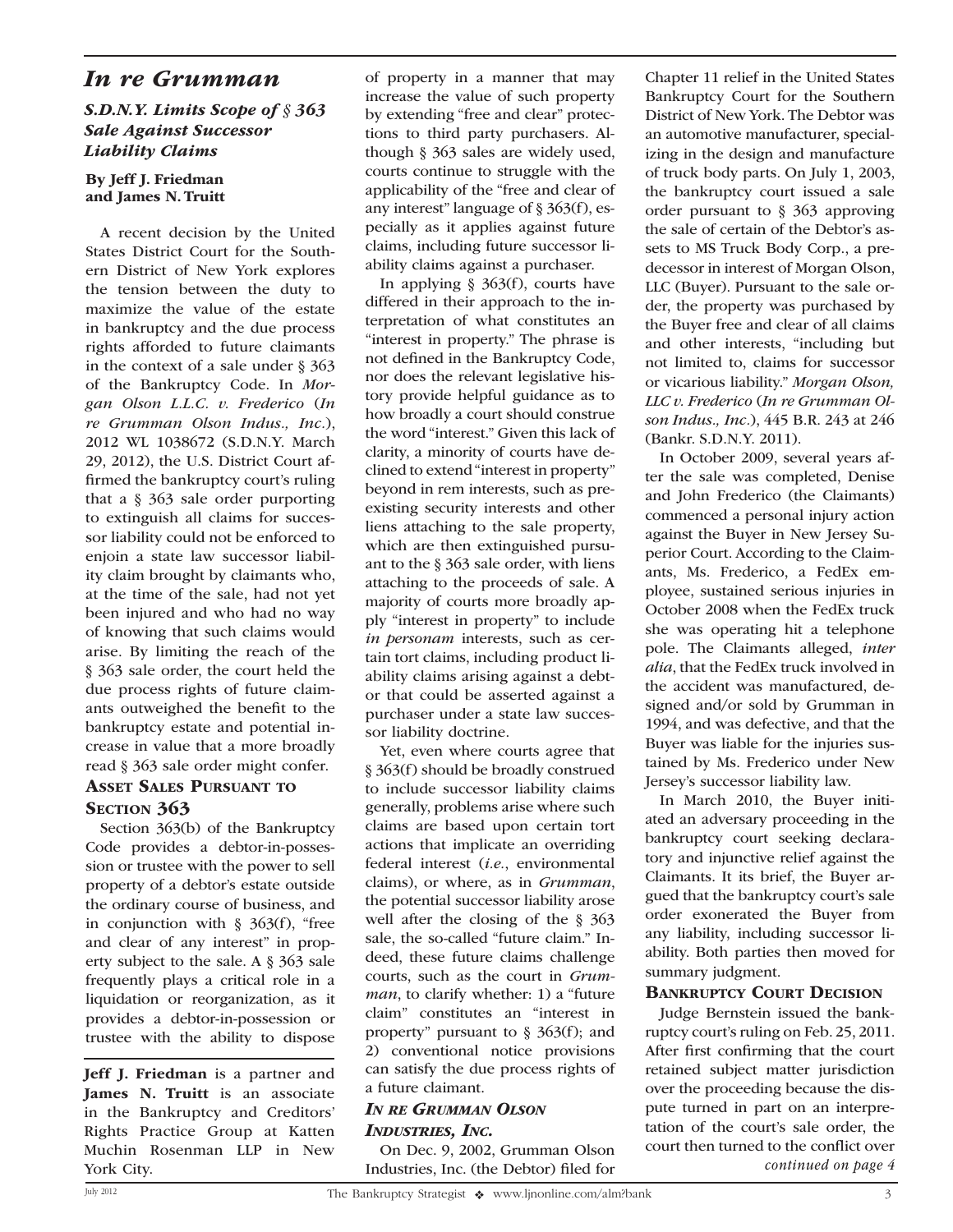## *Successor Liability*

#### *continued from page 3*

the future claim, finding that: 1) interests in property include "claims" arising from assets that were sold, and that the Claimants, having had no contact with Grumman prior to the accident, did not hold a "claim" at the time of the sale order; and 2) the sale notice procedures did not satisfy the Claimants due process rights. Accordingly the Claimants could not be enjoined from bringing the successor liability claims against the Buyer.

Notably, the court likened the facts in *Grumman* to a hypothetical posed by the Second Circuit in *United States v. LTV Corp.* (*In re Chateaugay Corp.*), 944 F.2d 997, 1003 (2d Cir. 1991). In *Chateaugay*, the Second Circuit explored a fictional fact pattern in which it was a certainty that one in 10,000 bridges built by a manufacturer would fail, and that each such failure would result in 10 fatalities. Thus, although a court could find with a reasonable degree of certainty that the bridge manufacturer would be responsible for a certain number of fatalities, it would be impossible for a court to identify specific (and exceedingly unlucky) victims before they are harmed by the bridge failure. Accordingly, under the Second Circuit's test, a contingent or unmatured obligation is a "claim" if the occurrence of the contingency or future event that would trigger liability was "'within the actual or presumed contemplation of the parties at the time the original relationship between the parties was created.'" *Chateaugay*, 944 F.2d at 1004 (q*uoting In re All Media Props., Inc.*, 5 B.R. 126, 133 (Bankr. S.D. Tex. 1980), aff'd mem., 646 F.2d 193 (5th Cir. 1981)). In *Grumman*, the bankruptcy court found the "Fredericos had no 'contact' with Grumman prior to the accident. They did not deal with Grumman and Ms. Frederico's only connection was that her employer purchased the truck and she drove it. Hence, they did not hold claims against the Grumman estate at the time of the bankruptcy sale." *In re Grumman Olson Indus., Inc.*, 445 B.R. at 253.

In addition, the bankruptcy court found that due process had not been satisfied because the Claimants could not have been identified as future creditors at the time notice of the sale was given, and that even if they had received notice of the sale, such knowledge would be meaningless to them because no harm had yet occurred. *Id*. at 254. The Buyer subsequently appealed the bankruptcy court's decision to the district court.

### District Court Affirms

On March 29, 2012, the district court issued its decision affirming the bankruptcy court, finding that the future claims held by the Claimants did not constitute "claims" in bankruptcy, and that the sale notice provisions did not satisfy the Claimant's due process rights, nor could they, because there was "no way for anyone to know that the Fredericos ever would have a claim." *In re Grumman Olson Indus., Inc.*, 2012 WL 1038672 at \*11.

Relying on virtually identical reasoning to that used by the bankruptcy court, the district court affirmed that future claims such as those held by the Claimant did not constitute "claims" at the time of the sale. The court also declined to express a formal view as to whether the appointment of a future claims representative, as can be "particularly useful in mass tort cases, such as those involving asbestos or medical implants, where a discernable class of potential claimants has already been exposed to the product," would be sufficient to satisfy the Claimants' due process rights. *Id*. at \*12-14. In discussing the potential merits of a future claims representative, however, the court indicated its skepticism as to whether such a representative would have been effective in *Grumman*, noting that in the case of "unknown future claims" such as those held by the Claimants, in which there was no material exposure giving rise to a claim prior to the sale, courts often reject efforts by future claims representatives to set aside funds and otherwise act on behalf of future claimants. *Id*. at \*13.

The court then turned to the due process component of the dispute, repeating the bankruptcy court's refrain that the Claimants could not possibly have had adequate notice, because even if they had received such notice it would have meant nothing to them because the claim had not yet arisen, nor was there a reasonable probability that such a claim would arise. The court then explored the tension between maximizing the value of the debtor's estate and the constitutional rights of prospective claimants. The court noted that it was "certainly cognizant of the inherent uncertainty that allowing successor liability claims (notwithstanding the "free and clear" provisions of the bankruptcy court's orders) imposes upon purchasers of debtor assets in bankruptcy. To whatever extent maximizing the value of the estate is an important policy under the Bankruptcy Code, it is no more fundamental than giving claimants proper notice and opportunity to be heard before their rights are affected." *Id*. at \*13. Thus, the court "reject[s] the premise that maximizing the value of the estate outweighs the due process rights of potential claimants." *Id*. at \*14.

## Implications of *Grumman* on SECTION 363 SALES

Both the bankruptcy court and the district court in *Grumman* firmly denied that future tort claims like those of the Fredericos constitute "claims" at the time of a § 363 sale, and that, moreover, it may be practically impossible to satisfy the due process rights of a future claimant bringing a successor liability claim that arises after the sale has taken place. Accordingly, potential purchasers of estate property pursuant to § 363 should beware that the broad "free and clear" language that is commonplace in § 363 sales may not protect them from potential successor liability if the traditional factors for such liability under state law are present. Such factors include, but are not limited to, continuation of a business line, use of the same facilities, use of the same customer *continued on page 8*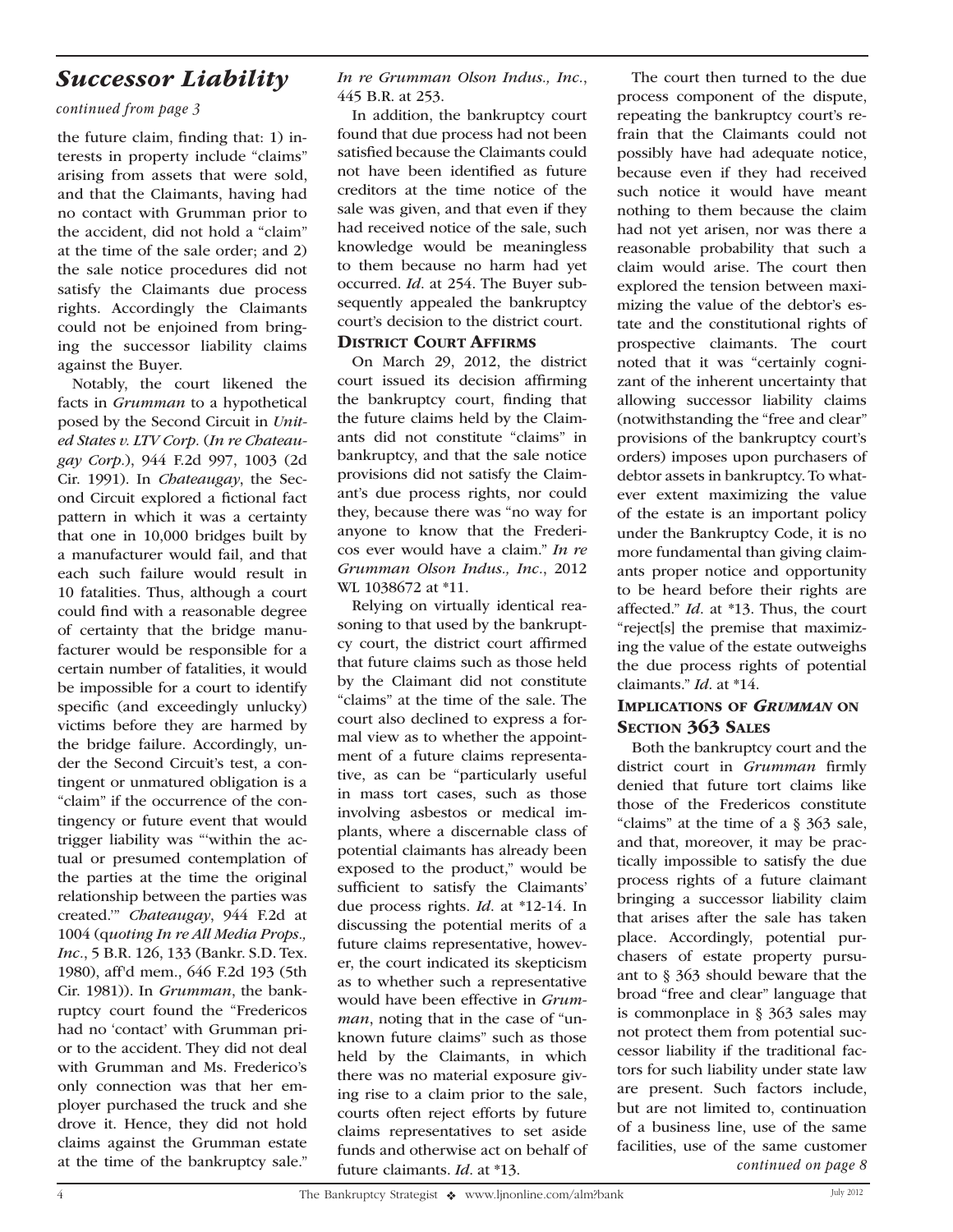## *TOUSA*

#### *continued from page 2*

New Lenders, the transfers actually benefited the Transeastern Lenders because they were able to receive the settlement proceeds only as a result of the lien transfers.

### Bankruptcy Court Finds in FAVOR OF COMMITTEE

The Bankruptcy Court ruled in favor of the Committee, holding that the Conveying Subsidiaries: 1) did not receive reasonably equivalent value in exchange for the lien transfers and proceeds transfer; 2) were insolvent both before and after the date of the July 2007 transaction; and 3) were left with unreasonably small capital with which to operate their businesses as a result of the July 2007 transaction. *Official Comm. Unsecured Creditors of TOU-SA, Inc. v. Citicorp N. Am. Inc*. (*In re TOUSA, Inc.*), 422 B.R. 783 (Bankr. S.D. Fla. 2009).

The Bankruptcy Court avoided the lien transfer on the basis that the Conveying Subsidiaries did not receive "reasonably equivalent value" for the transfers by narrowly interpreting the meaning of "value," finding that value includes "*only* 'property' and 'satisfaction or securing of a present or antecedent debt of the debtor." 422 B.R. at 868. In this case, the Conveying Subsidiaries did not receive any property in exchange for the lien transfer because they did not receive any of the new loan proceeds. Rather, the new loan documentation specifically provided that the new loan funds be transferred to the Transeastern Lenders for the settlement of the TOUSA litigation. In addition, the Conveying Subsidiaries did not receive the satisfaction of a present or antecedent debt because the Conveying Subsidiaries did not have any obligations under the Transeastern loans or settlement. As a result, the Conveying Subsidiaries did not receive reasonably equivalent value from the Transeastern Lenders in exchange for the transfers.

The Bankruptcy Court explicitly rejected the Transeastern Lenders' arguments that they had provided value to the Conveying Subsidiaries in that their settlement with TOUSA and Tousa Homes prevented the occurrence of an event of default on debt that the Conveying Subsidiaries had guaranteed, which would have likely resulted in an immediate bankruptcy filing by the Conveying Subsidiaries. As a result, the settlement delayed the Conveying Subsidiaries' bankruptcy filings and gave them the opportunity to continue their operations. Unconvinced, the Bankruptcy Court held that the Conveying Subsidiaries had not received any direct value as a result of the transaction and that, if they had received "any value at all, it was minimal and did not come anywhere near the millions of dollars of obligations they incurred." 422 B.R. at 844.

In addition, the Bankruptcy Court held that the Transeastern Lenders were entities "for whose benefit" the transfers were made under section 550(a)(1) of the Bankruptcy Code, allowing the Committee to recover the proceeds transferred to the Transeastern Lenders.

In issuing its decision the Bankruptcy Court ordered \$403 million, plus interest and fees, of the \$421 million paid to the Transeastern Lenders set aside as a fraudulent transfer and disgorged. Not surprisingly, the Transeastern Lenders appealed the Bankruptcy Court's decision to the District Court.

## District Court Quashes And Reverses Bankruptcy Court's Ruling

In the *TOUSA* case's first twist, the District Court on appeal vehemently disagreed with the Bankruptcy Court's findings and ruling, ultimately quashing the Bankruptcy Court's decision. *3V Capital Master Fund Ltd. v. Official Comm. Unsecured Creditors of TOUSA, Inc.* (*In re TOUSA, Inc.*), 444 B.R. 613 (S.D. Fla. 2011). One of the main issues on appeal was whether, for purposes of  $\S$  548(a)(1)(B) of the Bankruptcy Code, the Conveying Subsidiaries had received reasonably equivalent value in exchange for their liens and obligations under the new loans, as well as for the transfer of the new loan proceeds by ULT to the Transeastern Lenders. Holding that the Bankruptcy Court's ruling was clearly erroneous, the District Court found that the Conveying Subsidiaries' ability to avoid bankruptcy as a result of the transaction provided "indirect, intangible, economic benefits, including the opportunity to avoid default, to facilitate the enterprise's rehabilitation, and to avoid bankruptcy, even if it provided to be short lived" and that such benefits constituted sufficient value "so long as the expectation was legitimate and reasonable." 444 B.R. at 660.

The District Court held further that the Bankruptcy Court's definition of "value" was overly narrow and that "a debtor's opportunity to improve its prospects of avoiding bankruptcy are precisely the kind of benefits that, by decision, are not susceptible to exact quantification but are nonetheless legally cognizable under section 548." 444 B.R. at 660.

In addition, the District Court reversed the Bankruptcy Court's finding that the Transeastern Lenders were entities "for whose benefit" the transfers were made pursuant to § 550(a)(1) of the Bankruptcy Code. In holding so, the District Court stated that the "for whose benefit" language "does not apply where the 'benefit' is not the immediate and necessary consequence of the initial transfer, but flows from the manner in which the initial transfer is used by its recipient." 444 B.R. at 674. In other words, the Transeastern Lenders had only received the new loan proceeds, not the liens of the Conveying Subsidiaries. The transfer of the new loan proceeds was not a direct consequence of the transfer of liens to the New Lenders. Rather, the New Lenders received the immediate benefit of the lien transfers, and the Transeastern Lenders received the new loan proceeds backed by the liens, which was not the immediate and necessary consequence of the lien transfer. As a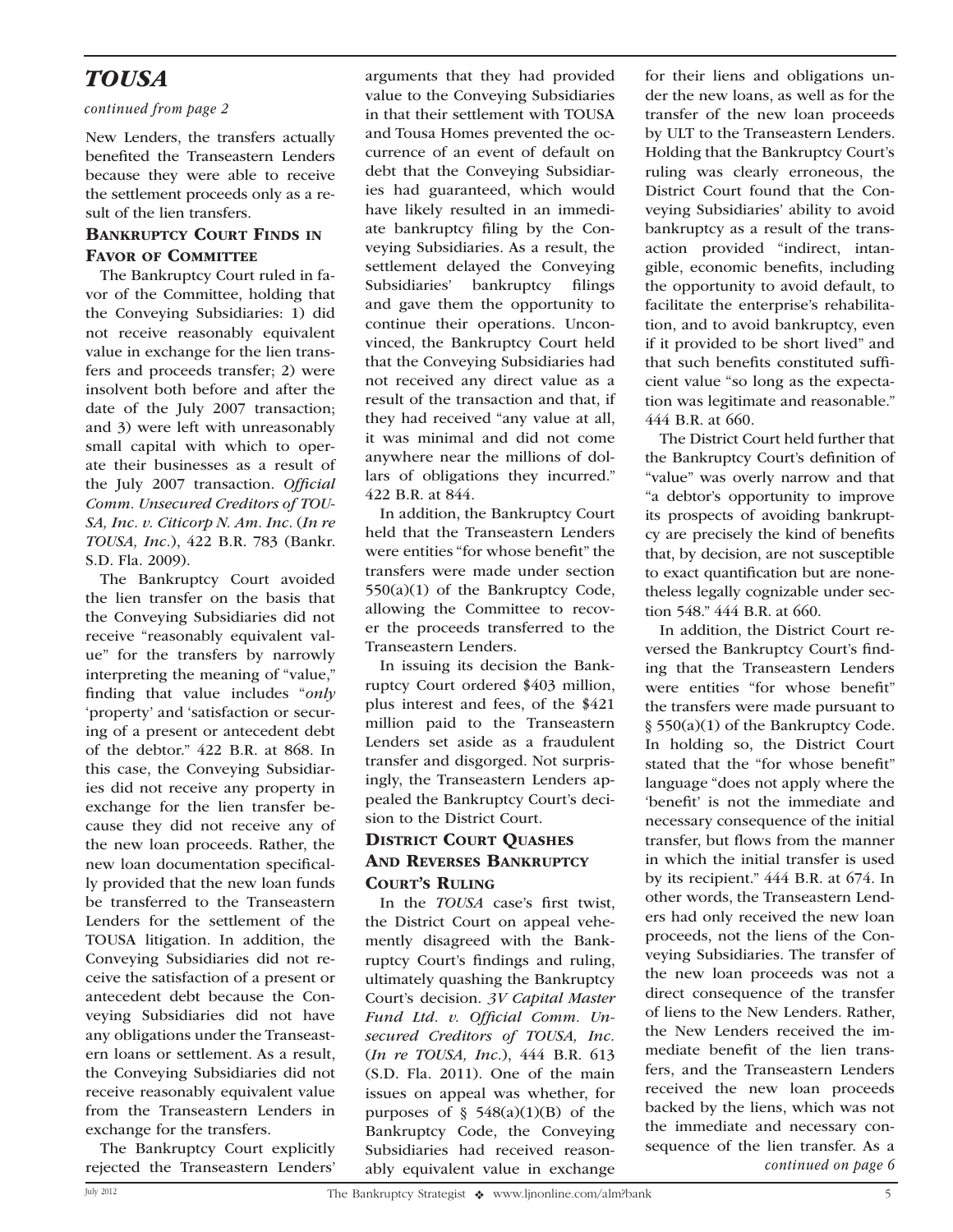## *TOUSA*

#### *continued from page 5*

result, the District Court found that the Transeastern Lenders were too far removed from the lien transfer to be held liable as initial transferees for the fraudulent transfers.

The Committee then appealed the District Court's decision to the Court of Appeals.

## BANKRUPTCY COURT DIDN'T 'Clearly Err'

In a second twist, the Court of Appeals reversed the District Court's ruling and reinstated the ruling of the Bankruptcy Court, finding that the Bankruptcy Court did not "clearly err" when it ruled against the Transeastern Lenders. In doing so, the Court of Appeals agreed with the Bankruptcy Court that the Conveying Subsidiaries did not receive reasonably equivalent value for their lien transfers to the New Lenders. 2012 WL 1673910, at \*12-14. Declining to decide whether the definition of "value" had been interpreted too narrowly by the Bankruptcy Court or too broadly by the District Court, the Court of Appeals held that even if the delay or avoidance of the Conveying Subsidiaries could be considered "value," such value was entirely outweighed by the cost of the transaction. *Id*. at \*12.

The Court of Appeals also reaffirmed the Bankruptcy Court's findings that the Transeastern Lenders were entities from whom the Committee could recover under Bankruptcy Code section 550(a)(1). *Id*. at \*16. In doing so, the Court of Appeals reviewed the plain language of the statute and relied on the language of the new loan documents, which expressly provided that the proceeds of the new loan be used to satisfy TOUSA's settlement with the Transeastern Lenders. As a result, the Court of Appeals held that it didn't matter that the funds passed through ULT before they were wired to the Transeastern Lenders because the Conveying Subsidiaries never had control over the funds. As a result, the Transeastern Lenders were the initial transferees of the Conveying Subsidiaries' liens.

### **IMPLICATIONS**

For better or worse, the Court of Appeals has provided some finality on the *TOUSA* question of whether the Conveying Subsidiaries received reasonably equivalent value for their lien transfers. Because the Court of Appeals did not adopt the Bankruptcy Court or the District Court's definition of "value," however, it remains to be seen how future fraudulent transfer cases will be decided in light of *TOUSA*.

If nothing else, the *TOUSA* case provides a good reminder to lenders that, especially with respect to "upstream" loan transactions, they must act with an utmost duty of diligence and due care when analyzing the solvency of a prospective borrower. Lenders should also ensure that any subsidiary company that will be providing an upstream guaranty in a loan transaction is either solvent at the time of the transaction or that it will receive a tangible benefit as a result of the transaction. Some questions that lenders and official committees in Chapter 11 cases investigating potential fraudulent transfer claims should ask themselves when reviewing loan transactions include the following:

1. Which company holds the assets? Lenders should lend to the company that holds the assets. This will ensure the likelihood that the lender will be reimbursed by the company and, as a result, the transaction may not need to involve subsidiary companies.

2. If a subsidiary is going to act as a guarantor for a parent company's loan, is such subsidiary going to receive any value for its role in the transaction? If not, then the transaction may have a *TOUSA* issue. The documentation surrounding the transaction should include factual representations or recitals, signed by the subsidiary company, specifically detailing the value that such subsidiary is going to be receiving for its role in the transaction.

3. Are the companies that are to be involved in the loan transaction solvent? Lenders should measure the financial strength of each company to be involved in the transaction, whether such company will be act-

ing as a borrower, guarantor or in some other role. Part of such review should include ensuring that the lender has received accurate and updated audited financial information from all companies that are to be involved in the transaction to ensure that such companies are solvent and able to pay their debts as they come due. While solvency opinions should be included as part of the loan documentation, lenders should conduct their own independent review of each company's financial information as well to test for solvency.

4. How are the companies managed? Lenders should be familiar with the operating agreements and boards or managers of each company to be involved in the transaction. Subsidiary companies that will be involved in the transaction should provide lenders with clear authority from its directors in the form of a resolution or otherwise to enter into the transaction and such resolution should again recite the value that the subsidiary will receive for its role in the transaction.

5. How will the closing of the transaction affect the companies financially? Lenders should not loan funds to companies and then turn a blind eye to the effects of the loan. Rather, lenders should review the balance sheet of each company that will be involved in the loan and should then work with the company to project what the balance sheets will look like after the closing of the loan. In this way, lenders will be able to get comfort that the companies will be able to service the debt on a go-forward basis.

#### **CONCLUSION**

Any loan transactions involving upstream guaranties should be carefully reviewed for *TOUSA* issues, and the latest ruling by the Court of Appeals makes clear that all parties involved in such a transaction should be alert for potential fraudulent transfer issues.

—❖—

**The publisher of this newsletter is not engaged in rendering legal, accounting, financial, investment advisory or other professional services, and this publication is not meant to constitute legal, accounting, financial, investment advisory or other professional advice. If legal, financial, investment advisory or other professional assistance is required, the services of a competent professional person should be sought.**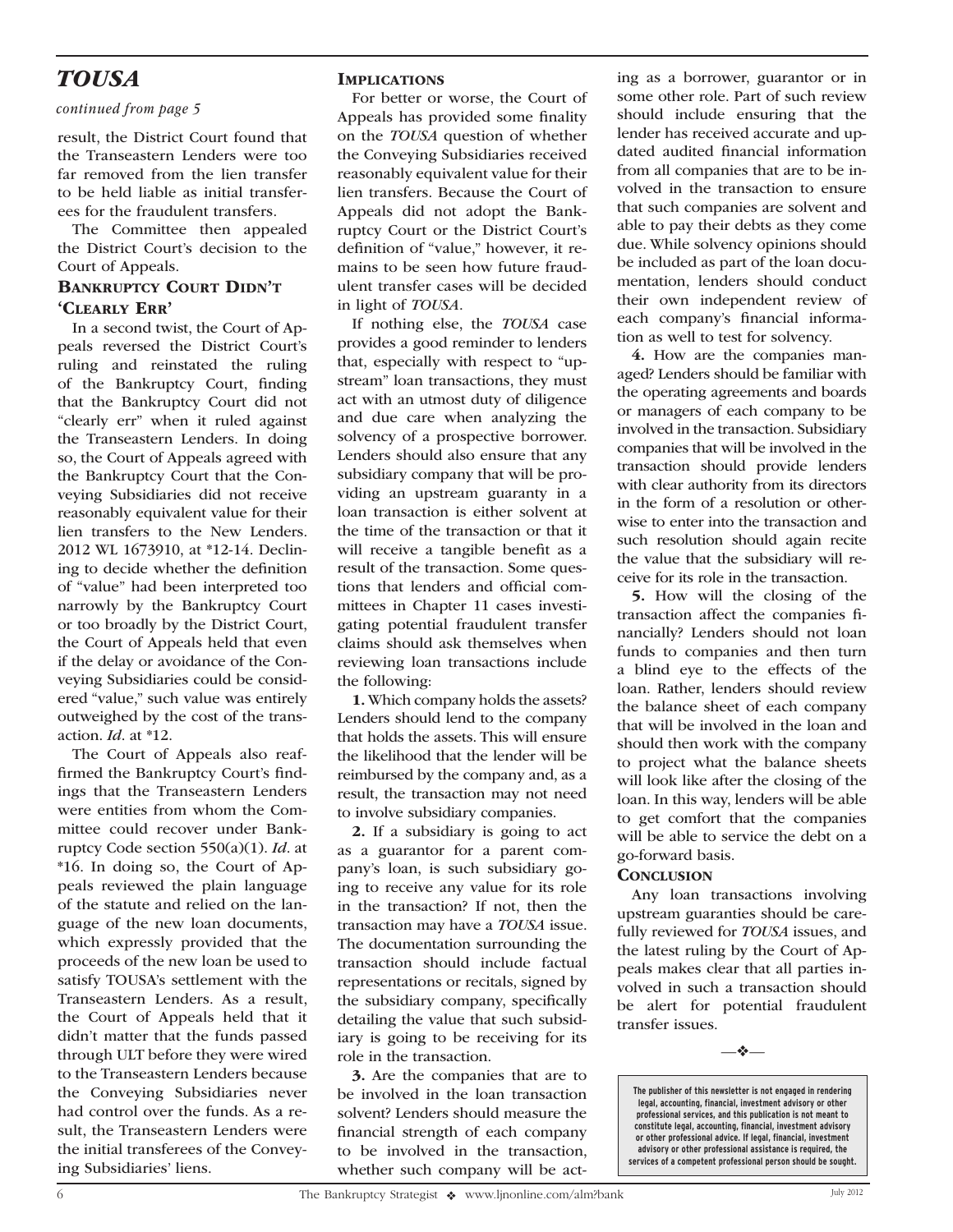## *RadLAX Ruling*

*continued from page 1*

## THE INTERSECTION OF CREDIT Bidding and Cramdowns Under the Bankruptcy Code *Credit Bidding*

Credit bidding is the practice by which a secured creditor may bid for a debtor's collateral by using the debt it is owed to offset the purchase price. Credit bidding is specifically authorized by  $\S$  363(k) of the Bankruptcy Code, which provides that in a § 363 sale of property subject to a secured claim, the secured creditor may bid on the property by offsetting its claim against the purchase price of the property being sold, unless the court orders otherwise "for cause." 11 U.S.C. § 363(k).

Thus, a creditor with an allowed claim secured by a lien on property that is to be sold pursuant to a § 363 sale may use some or all of the amount of its allowed claim to bid. The creditor will be required to put up new capital only if the bidding goes above the amount of the creditor's allowed claim. The only exception would be if the court found that cause existed to deny the right to credit bid, which is only appropriate in circumstances where the creditor has been found to have engaged in some type of inequitable conduct.

### *Cramdown*

In most cases, for a debtor to obtain confirmation of a Chapter 11 plan, each impacted class of creditors must vote in favor of the plan. However, in certain circumstances, the bankruptcy court may confirm a plan over the objections of an impaired class so long as the plan is "fair and equitable." This is commonly referred to as a "cramdown."

Alan Lepene and Andrew L. Turscak, Jr., are partners and James Henderson is an associate in the Business Restructuring, Creditors' Rights & Bankruptcy Group at Thompson Hine LLP in Cleveland. They can be reached at Alan. Lepene@ThompsonHine.com, Andy. Turscak@ThompsonHine.com, and James.Henderson@ThompsonHine.

Bankruptcy Code § 1129(b)(2)(A) provides three avenues by which a debtor may provide fair and equitable treatment and thus cramdown a plan over the objection of a class of secured claims. Section 1129(b)  $(2)(A)(i)$  allows for a plan to be crammed down where the holder of the secured claim will retain its lien. Section  $1129(b)(2)(A)(ii)$  allows the debtor to sell property free and clear of a secured creditor's lien, but subject to  $\S$  363(k), which means that the secured creditor retains its right to credit bid. Finally, under § 1129(b) (2)(A)(iii), a plan can be deemed "fair and equitable" and thus eligible for confirmation if the objecting class of secured creditors receives the "indubitable equivalent" of its claims. 11 U.S.C. § 1129(b)(2)(A)(i)-(iii).

Until the Third and Fifth Circuit decisions imposing restrictions on secured creditors' rights to credit bid were announced, practitioners generally assumed that if a plan called for a sale of property subject to a lien, the confirmability of the plan with respect to the treatment of the secured creditor would be evaluated under clause (ii) of § 1129(b) (2)(A), which explicitly incorporates § 363(k). Clause (i) is clearly not relevant in such a case, because it only applies to situations in which the debtor is planning to retain, rather than to sell, the property. Clause (iii) is essentially a "catch-all" provision for other types of plans, one that requires the debtor to provide indubitable equivalence in order to adequately compensate the secured creditor for its interest in the property. *See In re Murel Holding Corp.*, 75 F.2d 941, 942 (2d Cir. 1935).

Consequently, it was long assumed that if a plan's proponent wanted to successfully cramdown a plan that included a sale of encumbered assets, the plan would have to account for the secured creditor's ability to credit bid. But that view was called into question in light of the Fifth Circuit's decision in *Pacific Lumber*. It was cast into further doubt with the Third Circuit's decision in *Philadelphia Newspapers*, which approved sale procedures under Bankruptcy Code com, respectively. *continued on page 8*

§ 1129(b)(2)(A) that denied the secured creditor an opportunity to credit bid.

### The *RadLAX* Case in the **LOWER COURTS**

Shortly after the Third Circuit's decision in *Philadelphia Newspapers*, the Northern District of Illinois bankruptcy court was confronted with the same issue in the case that eventually wound up before the Supreme Court: *In re River Road Hotel Partners, LLC*, 2010 Bankr. LEXIS 5933 (Bankr. N.D. Ill. Oct. 5, 2010). In this case, prior to their bankruptcy, debtors RadLAX Gateway Hotel, LLC, and RadLAX Gateway Deck, LLC (collectively, the Debtors) purchased the Radisson Hotel at Los Angeles International Airport, as well as an adjoining lot, on which they planned to build a parking lot. The Debtors obtained a \$142 million loan to finance the refurbishment of the hotel and to complete construction of the parking lot, pledging substantially all of their assets to secure the loan.

Due to higher than expected construction costs, the Debtors were unable to repay the loan, and eventually they filed petitions for reorganization under Chapter 11. The Debtors thereafter filed a Chapter 11 plan, pursuant to which they proposed to sell substantially all of their assets free and clear of the secured lender's liens. As part of their plan and related auction and bidding procedures, the Debtors sought to eliminate the secured lender's right to credit bid. Given the inevitability that the lender would object to their plan, the Debtors, just like the debtors in *Pacific Lumber* and *Philadelphia Newspapers*, sought to cram the lender down by utilizing the cramdown provision of § 1129(b)(2)(A)(iii).

Despite the Third and Fifth Circuit precedents approving the elimination of the secured creditors' right to credit bid, the bankruptcy court rejected the proposed bidding procedures and held that the Debtors' plan could not be confirmed over the objection of the secured creditor under  $\S 1129(b)(2)(A)$ . The court relied on the dissenting opinion in